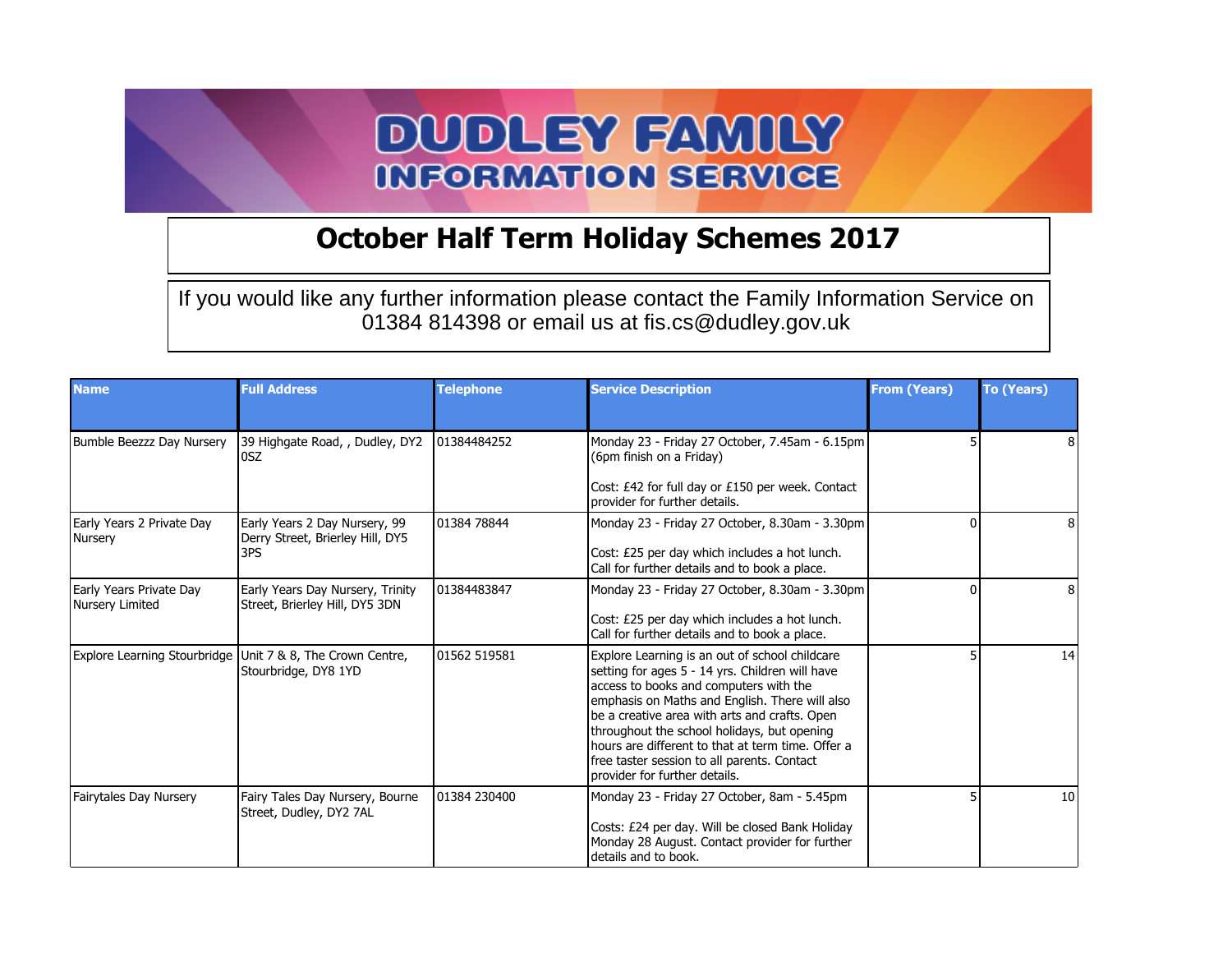| <b>Name</b>                                  | <b>Full Address</b>                                                             | <b>Telephone</b>             | <b>Service Description</b>                                                                                                                                                                                                                                                                                                                                                     | <b>From (Years)</b> | <b>To (Years)</b> |
|----------------------------------------------|---------------------------------------------------------------------------------|------------------------------|--------------------------------------------------------------------------------------------------------------------------------------------------------------------------------------------------------------------------------------------------------------------------------------------------------------------------------------------------------------------------------|---------------------|-------------------|
|                                              |                                                                                 |                              |                                                                                                                                                                                                                                                                                                                                                                                |                     |                   |
| Gig Mill Holiday Club                        | Gig Mill Primary School, The<br>Broadway, Norton, Stourbridge,<br>DY8 3HL       | 01384 818600                 | Monday 23 - Friday 27 October, 8am - 6pm<br>Cost: £22 for full day or £11 for half day (8am -<br>1pm or 1pm - 6pm). All children will be provided<br>with a healthy breakfast and an afternoon snack<br>and drinks. Children attending full day will need<br>to bring a packed lunch. Registration forms from<br>school office or by email to info@gig-<br>mill.dudley.sch.uk. |                     | 11                |
| Glynne G.O.S.H Holiday<br>Scheme             | Glynne Primary School, Cot Lane,<br>Kingswinford, DY6 9TH                       | 07548 992870                 | Monday 23 - Friday 27 October, 8am - 6pm<br>Half day sessions also available from 8am - 1pm<br>or 1pm - 6pm. Costs: £12 per session or £20 for<br>full day. 10% discount applied when siblings are<br>booked in on same session. If you require further<br>information, please call 07548 992870.                                                                              |                     | 11                |
| Howley Grange Kindergarten                   | Howley Grange Kindergarden,<br>Howley Grange Road, Halesowen,<br><b>B62 0HS</b> | 01214231572                  | Monday 23 - Friday 27 October, 7.30am - 6pm<br>Cost: £20 for full day or £10 from 9am - 3pm.<br>Contact for further details.                                                                                                                                                                                                                                                   |                     | 11                |
| Lilypads Daycare                             | 10-12 Tinchbourne Street,,<br>Dudley, DY1 1RH                                   | 07393183439                  | Monday 23 - Friday 27 October, 7.30am - 6pm<br>Costs: £25 full day. Contact provider for further<br>details or to book.                                                                                                                                                                                                                                                        |                     | 12                |
| Little Bears Nursery                         | Highgate Road, , Dudley, DY2<br>0SN                                             | 01384 818245                 | Monday 23 - Friday 27 October, 8am - 6pm<br>Costs: £35 per day or £5 per hour minimum 3<br>hours. Contact provider for further details and to<br>book.                                                                                                                                                                                                                         | <sup>0</sup>        | 8                 |
| Lutley Acorns After School &<br>Holiday Club | Lutley Community Centre,<br>Brookwillow Road, Halesowen,<br><b>B63 1BU</b>      | 07799963952 /<br>07775855740 | Monday 23 - Friday 27 October, 8am - 5.50pm<br>Cost: £95 per week, £20 per day, £16 per day for<br>siblings or £14 per half day. Contact provider for<br>further details and to book.                                                                                                                                                                                          |                     | 12                |
| Manor Way Activity Club                      | Manor Way Primary School, Brier<br>Mill Road, Halesowen, B63 3HA                | 01384 818895                 | Monday 23 - Friday 27 October, 8.30am - 5.30pm<br>Cost: £19 for full day. Sibling discount available.<br>Contact provider for further details.                                                                                                                                                                                                                                 |                     | 11                |
| <b>Messy Memories</b>                        | 3 Clifton Street, , Coseley, Bilston, 01902 680288<br><b>WV14 9EY</b>           |                              | Monday 23 - Friday 27 October, 8am - 6pm<br>Costs: £20 for half day, £40 full day or £180 for a<br>full week. Contact provider for further details or<br>to book.                                                                                                                                                                                                              |                     | 11                |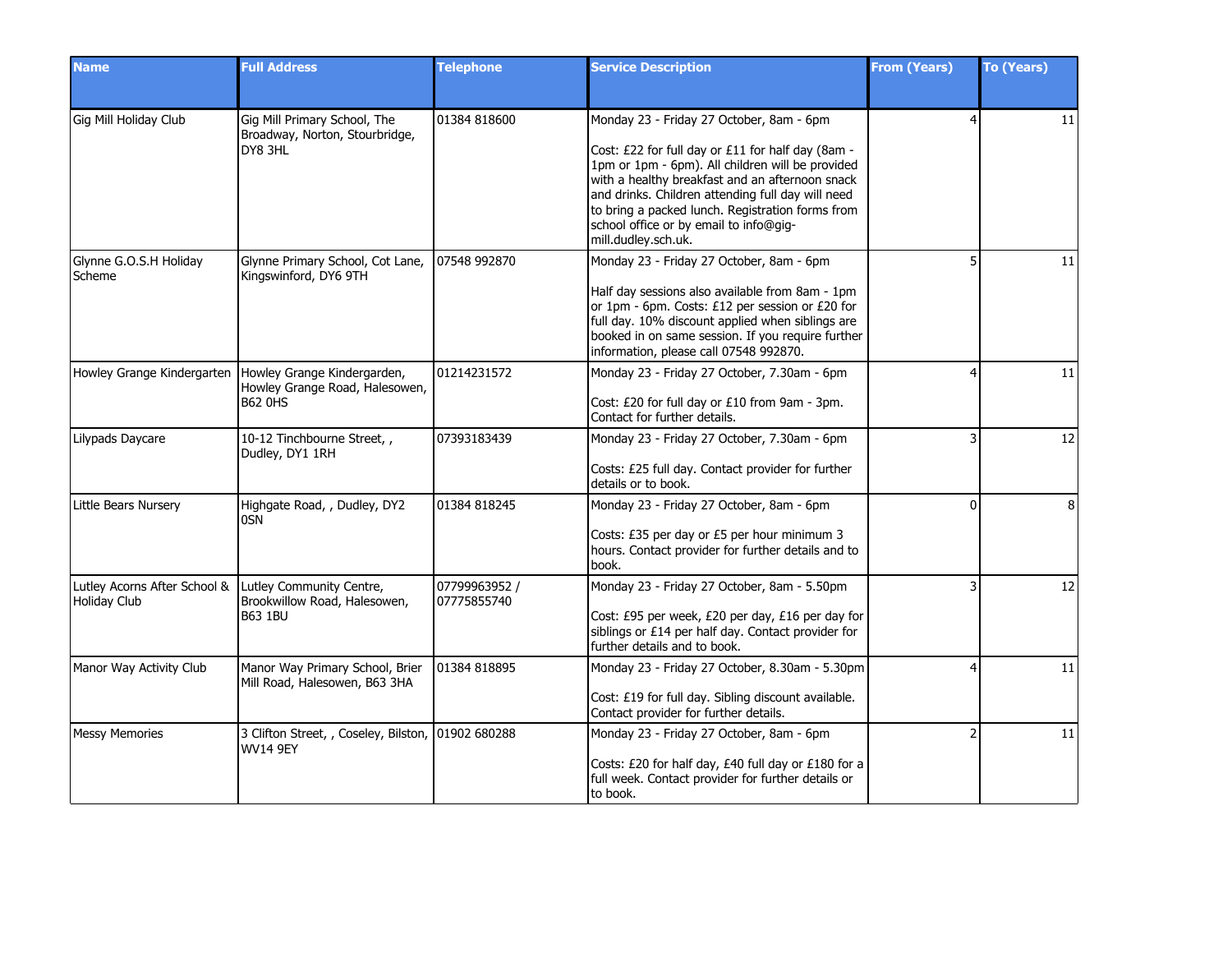| <b>Name</b>                                                        | <b>Full Address</b>                                                                       | <b>Telephone</b> | <b>Service Description</b>                                                                                                                                                                                                                                                                                               | <b>From (Years)</b> | <b>To (Years)</b> |
|--------------------------------------------------------------------|-------------------------------------------------------------------------------------------|------------------|--------------------------------------------------------------------------------------------------------------------------------------------------------------------------------------------------------------------------------------------------------------------------------------------------------------------------|---------------------|-------------------|
| Mischief & Giggles Ltd. T/a<br>Twinkle Toes Private Day<br>Nursery | 44 New Road, , Stourbridge, DY8<br>1PA                                                    | 101384 393769    | Monday 23 - Friday 27 October, 8am - 6pm<br>Cost: £22 per day. Children must bring a healthy<br>packed lunch or pay £2.50 per day for lunch.<br>Tickets for the holiday club are purchased online<br>via Ticket Tailor http://www.tickettailor.com/all-<br>tickets/20384/6f66/. Contact provider for further<br>details. |                     | 12                |
| Play Box Nursery                                                   | Unit 10, Building 53A, Third<br>Avenue, Pensnett Trading Estate,<br>Kingswinford, DY6 7XG | 01384 835535     | Monday 23 - Friday 27 October, 7am - 6pm<br>Cost: £3.50 per hour. Contact provider for further<br>details.                                                                                                                                                                                                               |                     | 12                |
| Poppyfields Kindergarten                                           | Crestwood Park Primary School,<br>Lapwood Avenue, Kingswinford,<br>DY6 8RP                | 01384 812526     | Monday 23 - Friday 27 October, 7.30am - 6pm<br>Costs: £19 from 8.30am - 5.30pm, £10 for half<br>day. Additional costs apply for 7.30am start and<br>after 5.30pm finish. Contact provider for further<br>details and to book a place.                                                                                    |                     | 11                |
| Priory Primary School Holiday Priory Primary School, Limes<br>Club | Road, Dudley, DY1 4AQ                                                                     | 01384 816845     | Monday 23 - Friday 27 October, 8am - 6pm<br>Cost: £15 per day. Call for further details and to<br>book a place.                                                                                                                                                                                                          |                     | 11                |
| Rhymes Nursery (Dudley)                                            | Fulbrook Road, , Dudley, DY1 2BG 01384 458051                                             |                  | Monday 23 - Friday 27 October, 8.30am - 5.30pm<br>Cost: £20 for full day, £15 from 9am - 3pm, £12<br>from 8.30am - 1pm or 1pm - 5.30pm. Contact<br>provider for further information and to book.                                                                                                                         |                     | $\overline{7}$    |
| St James's Playgroup and<br>Preschool                              | St James's C of E Primary School,<br>Kingsway, Wollaston, Stourbridge,<br>DY8 4RU         | 01384 818810     | Monday 23 - Friday 27 October, 8.30am - 5.30pm<br>Cost: £20 for full day, £15 for a school day<br>(8.30am - 3.30pm) or £10 for half day (8.30am -<br>1pm or 1pm - 5.30pm). Contact the school for<br>further information or to book a place.                                                                             |                     | 11                |
| The Fielders Out of Hours<br>Club                                  | Field Lane, , Oldswinford,<br>Stourbridge, DY8 2JQ                                        | 07941 664 855    | Friday 20 - Monday 30 October, 8am - 6pm<br>Costs: £24 for full day, £13 for half day (8am -<br>1pm or 1pm - 6pm). Contact provider for further<br>details and availablility.                                                                                                                                            |                     | 11                |
| The Learning Journey Day<br>Nursery Holly Hall                     | Dudley Borough Walk In Centre,<br>174 Stourbridge Road, Dudley,<br>DY1 2ER                | 01384 261615     | Monday 23 - Friday 27 October, 8am - 6pm<br>Costs: £15 for half day, £30 full day. Children can<br>bring a packed lunch or buy lunch at a additional<br>cost. Contact provider for further details or to<br>book.                                                                                                        | 5                   | 12                |